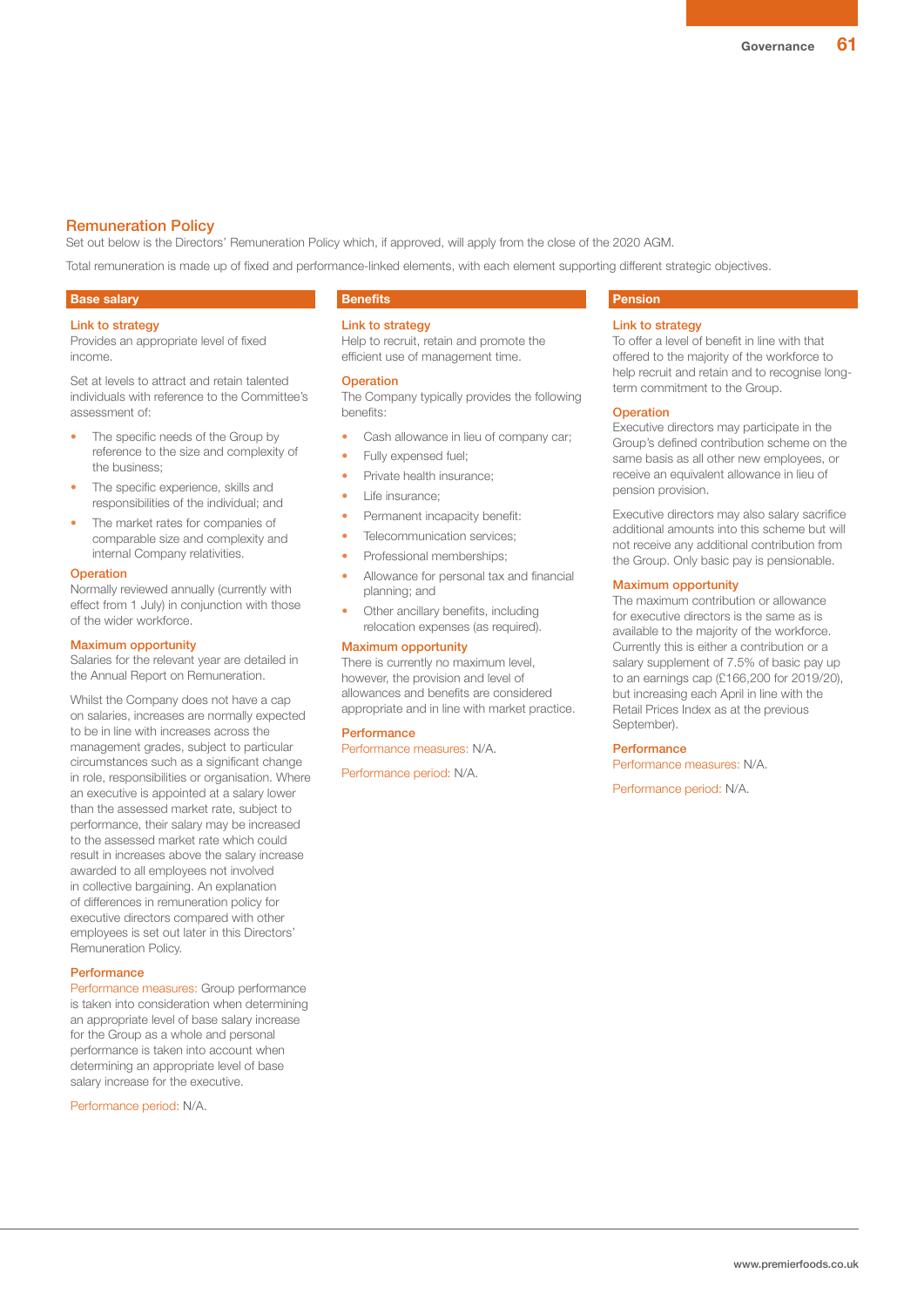# Directors' Remuneration report CONTINUED

## Annual bonus

#### Link to strategy

Designed to incentivise delivery of annual financial and operational goals and directly linked to delivery of the Group's strategy.

#### **Operation**

An annual bonus is earned based on performance against a number of performance measures which are linked to the Group's strategy. Maximum of two-thirds of the bonus is paid in cash and a minimum of one-third deferred into shares under the Premier Foods Deferred Bonus Plan ('DBP') which are released after three years subject to continued employment.

The rules of the DBP contain a dividend equivalent provision enabling payments to be made (in cash or shares) at the time of vesting, in an amount equivalent to the dividends that would have been paid on the participant's vested shares between the date of grant of the relevant award and the date of vesting.

Clawback and malus provisions apply for both the cash and share elements.

## Maximum opportunity

Maximum (as a percentage of salary):

- CEO: 125%
- Other Directors: 100%

## **Performance**

Performance measures: Performance conditions are designed to promote the delivery of the Group's strategy and can be made up of a range of:

- Financial targets (e.g. turnover, trading profit and cash flow) representing not less than 70% of the total bonus opportunity, subject to the delivery of a threshold level of trading profit;
- Non-financial targets subject to the delivery of a threshold level of profitability.
- No more than 20% of the bonus will vest for threshold performance with full vesting taking place for equalling or exceeding the maximum target.
- Specific details of the performance measures for the relevant year can be found in the Annual Report on Remuneration to the extent that they are not commercially sensitive.

Performance period: One year.

#### Long-Term Incentive Plan (LTIP)

#### Link to strategy

The Premier Foods Long-Term Incentive Plan ('LTIP') provides a clear link to our strategic goal of delivering profitable growth with sustainable share price growth over the medium to long-term.

#### **Operation**

Annual grant of Share Awards.

Share Awards are the conditional award of shares or nil cost options which normally vest after three years, subject to performance conditions.

Awards under the LTIP, including the determination of any relevant performance conditions, will be considered and determined on an annual basis at the discretion of the Committee.

The rules contain a dividend equivalent provision enabling payments to be made (in cash or shares) at the time of vesting, in an amount equivalent to the dividends that would have been paid on the participant's vested shares between the date of grant of the relevant award and the date of vesting.

Clawback and malus provisions apply.

#### Maximum opportunity

Maximum individual limit in respect of any financial year of 150% of salary in that financial year.

#### **Performance**

Performance measures: Performance conditions are based on a range of targets focused on the delivery of increased shareholder value over the medium to longterm.

Currently, these include a combination of total shareholder return and adjusted earnings per share.

No more than 20% of the LTIP award will vest for threshold performance with full vesting taking place for equalling or exceeding the maximum target.

Performance period: Three years.

Holding period: Two years (post vesting).

# Sharesave Plan

#### Link to strategy

To offer all employees the opportunity to build a shareholding in a simple and taxefficient manner.

#### **Operation**

The Company's Sharesave Plan is an HMRC compliant scheme which is usually offered annually to all employees. The key terms of the plan will only be changed to reflect HMRC changes.

#### Maximum opportunity

Participants may save up to the statutory limit (currently £500 per month but subject to any lower limit set by the Committee) over a three-year period, following which they have the opportunity to buy Company shares at a price set at the beginning of the savings period.

### **Performance**

Performance measures: None, other than continued employment.

Performance period: Three years.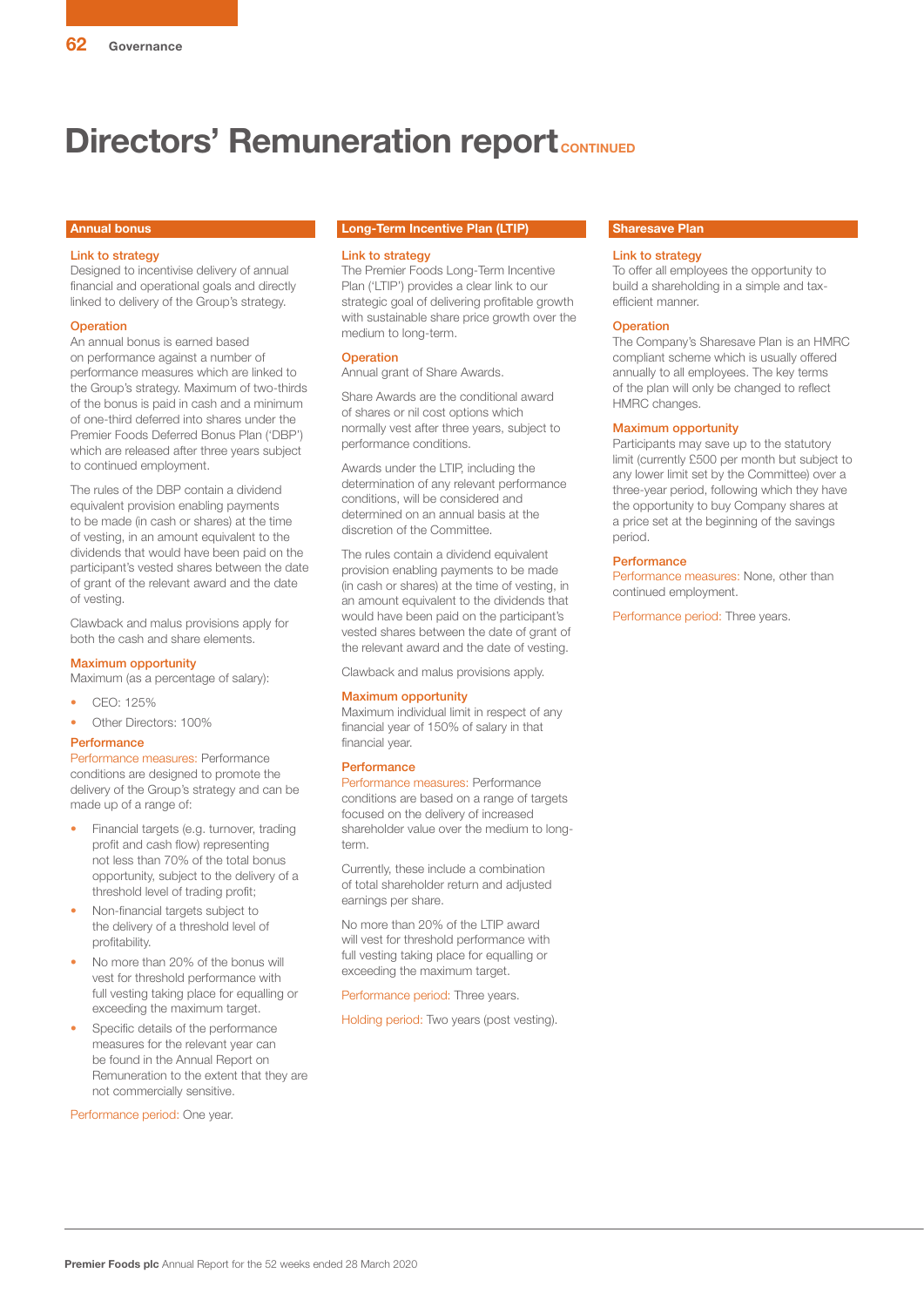### Shareholding requirements

#### Link to strategy

To align executives' interests with shareholders.

#### **Operation**

Executive directors are expected to retain 50% of shares from vested awards under the DBP and the LTIP (other than sales to settle any tax or NICs due) until they reach their required multiple of salary in shares (which is currently 200% of salary). The Committee will review progress against the requirements (which are set out in the Annual Report on Remuneration) on an annual basis.

Maximum opportunity N/A

**Performance** Performance measures: N/A.

Performance period: N/A.

#### Non-executive director fees

#### Link to strategy

Provides an appropriate level of fixed fee to recruit and retain individuals with a broad range of experience and skill to support the Board in the delivery of its duties. Fees are reviewed annually.

#### **Operation**

The remuneration of non-executive directors is determined by the Chairman and executive directors. The remuneration of the Chairman is determined by the Remuneration Committee.

Includes a Chairman's fee and standard nonexecutive fee. Additional fees are payable for additional responsibilities, for example the roles of Committee Chairs and the Senior Independent Director.

Any reasonable business related expenses (including tax thereon) which are determined to be a taxable benefit can be reimbursed.

## Maximum opportunity

Increases are normally expected to be in line with the market, taking into account increases across the Group as a whole, subject to particular circumstances such as a significant change in role, responsibilities or organisation.

The current aggregate maximum under the Company's Articles of Association for the Chairman and the non-executive directors is £1,000,000.

#### **Performance** Performance measures: N/A.

Performance period: N/A.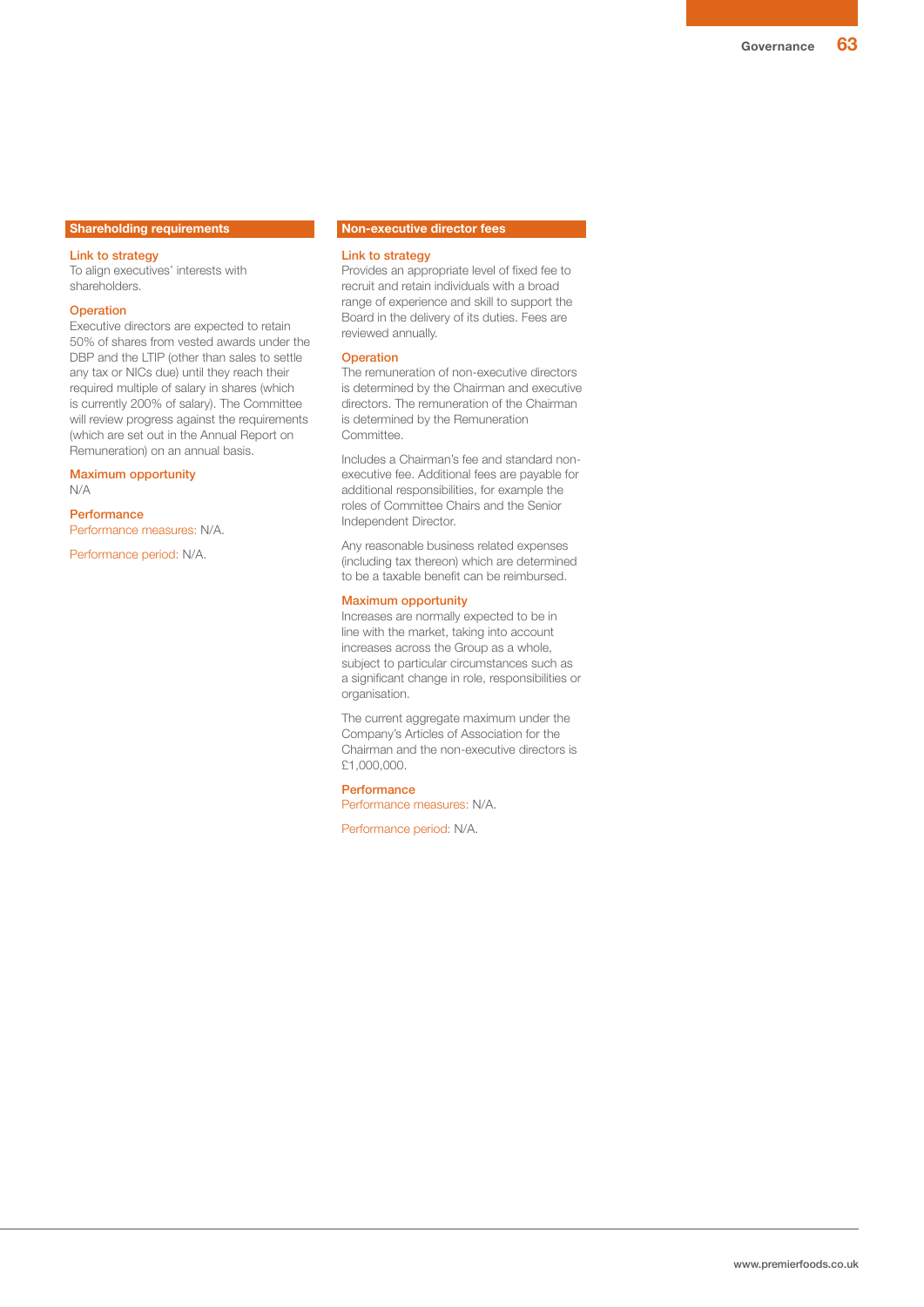# Directors' Remuneration report CONTINUED

## 1. Notes to the policy table

For the avoidance of doubt, in approving this Directors' Remuneration policy, authority is given to the Company to honour any commitments entered into with current or former directors that have been disclosed to shareholders in previous remuneration reports. Details of any payments to former directors will be set out in the Annual Report on Remuneration as they arise as required under the Remuneration Regulations.

The Committee operates the Annual Bonus plan, DBP, and LTIP according to their respective rules, which include flexibility in a number of areas. These include:

- the timing of awards and payments;
- the size of an award, within the maximum limits;
- the participants of the plan:
- the performance measures, targets and weightings to be used for the annual bonus plan and long-term incentive plans from year-toyear;
- the assessment of whether performance conditions have been met;
- the treatment to be applied for a change of control or significant restructuring of the Group;
- the determination of a good/bad leaver for incentive plan purposes and the treatment of awards thereof; and
- the adjustments, if any, required in certain circumstances (e.g. rights issues, corporate restructuring, corporate events and special dividends).

## Choice of performance measures and approach to target setting

The Committee reviews the performance measures used in the incentive arrangements on an annual basis to ensure that they remain appropriate and aligned to the delivery of the annual business plan and Group strategy. Currently the annual bonus measures consist of financial (70%) and non-financial (30%) targets. This approach is adopted in order to link pay to the delivery of overall Group performance measured across a balance of key strategic aims. The targets will be set by reference to internal budgeting and strategic plans.

It is expected that the LTIP will continue to use a combination of adjusted earnings per share and total shareholder return based measures to reflect both an internal measure of Group performance as well as the delivery of shareholder value. Targets are set taking into account both internal and external assessments of future performance and what constitutes good and superior returns for shareholders. The Committee also retains the discretion within the policy to adjust the targets and/or set different measures and/or alter weightings for future awards.

In addition, the Committee also retains the discretion within the policy to amend the existing performance conditions for the incentive plans if events happen that cause it to determine that the conditions are unable to fulfil their original intended purpose.

The Committee will consider the bonus and LTIP outcomes against all of the pre-set targets following their calculation and in exceptional circumstances may moderate (up and down) these outcomes to take account of a range of factors, including the Committee's view of overall Group performance for the year. In the case of bonus, this may also result in upward moderation, however, no upward moderation would be undertaken without first consulting with major shareholders.

## 2. Remuneration scenarios and weighting

This chart indicates the level of remuneration that could be earned by the current executive directors at minimum, target, maximum and maximum +50% share price growth, under the Company's current Directors' Remuneration Policy.



#### 1. As the DBP is a portion of annual bonus it is included within this segment.

- 2. The executive directors can participate in the Sharesave Plan on the same basis as other employees. For simplicity, the value that may be received from participating in the Sharesave Plan has been excluded from the scenario charts.
- 3. Assumptions when compiling the charts are:

Minimum = fixed pay only (base salary, benefits and pension). Target = fixed pay plus 50% of annual bonus payable and 50% of LTIP vesting.

Maximum = fixed pay plus 100% of annual bonus payable and 100% of LTIP vesting.

Maximum  $+50\%$  growth = fixed pay plus 100% of annual bonus payable and 100% of LTIP vesting at a 50% higher share price than when the LTIP was awarded.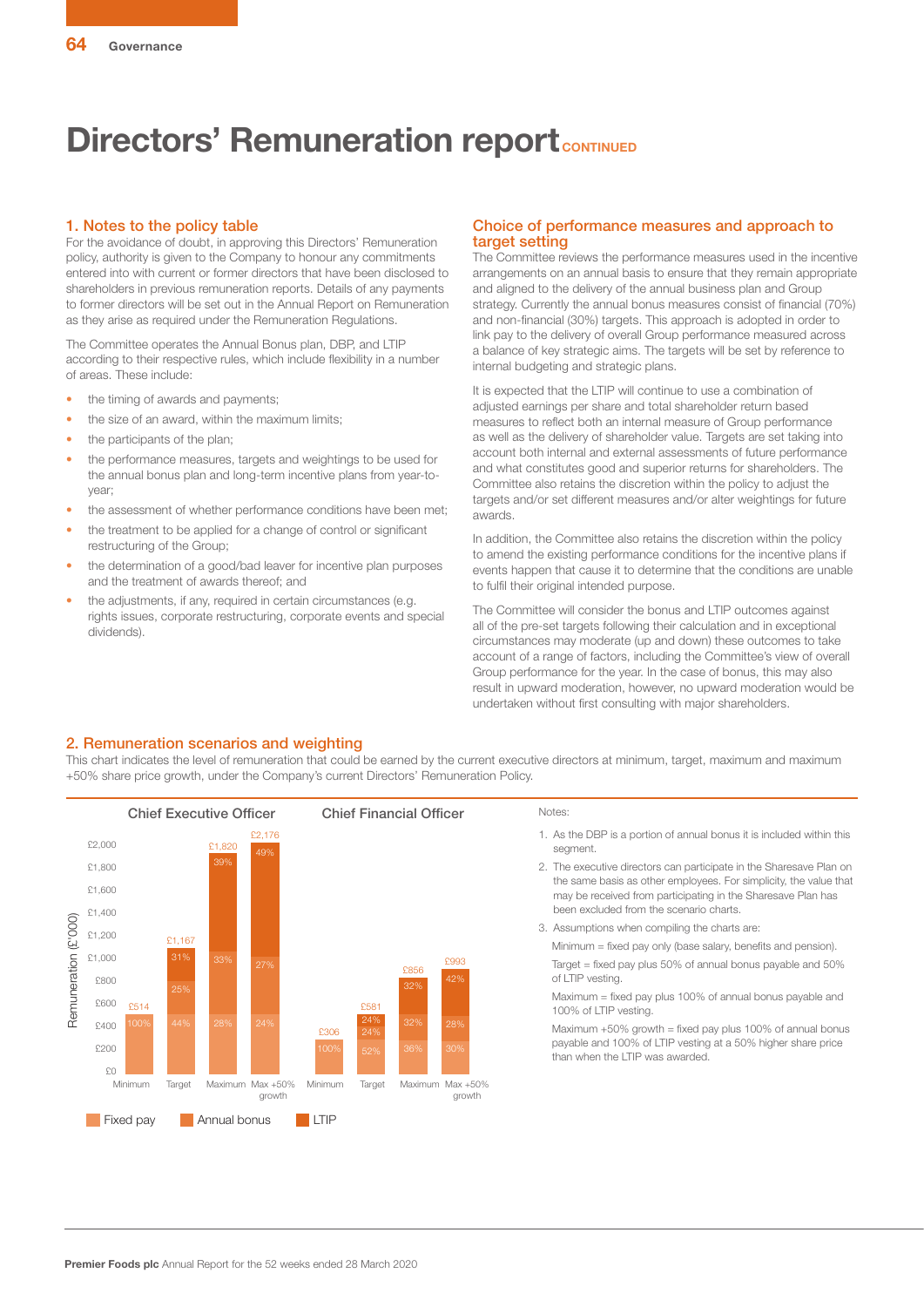# 3. Service contracts

The executive directors have rolling service contracts. The executive directors' service contracts contain the key terms shown in the table below. The CEO's notice period (which was agreed prior to the current policy) reduces to six months after 12 months of employment rather than after six months of employment). In the event that any additional executive directors are appointed, it is likely that their service contracts will contain broadly similar terms.

| <b>Provision</b>          | <b>Detailed terms</b>                                                                                                                                                                                                                                                                                                                   |
|---------------------------|-----------------------------------------------------------------------------------------------------------------------------------------------------------------------------------------------------------------------------------------------------------------------------------------------------------------------------------------|
| Remuneration              | Salary, benefits, pension, annual bonus and share incentives entitlements in line with the above Directors'<br>Remuneration Policy table.                                                                                                                                                                                               |
| Change of control         | The service agreement does not provide for any enhanced payment in the event of a change of control of the<br>Company.                                                                                                                                                                                                                  |
| Notice Period             | Standard notice period is set at six months from the executive director and Company. To assist with recruitment, upon<br>appointment to the Board, notice period may be set at up to 12 months, decreasing to six months after six months of<br>employment.                                                                             |
| Payment in lieu of notice | The Company may, at its discretion, pay a sum equal to base salary, benefits, and pension contributions which<br>would have been earned during the Notice Period as payment in lieu of notice. This payment is payable in two equal<br>instalments or until such earlier date alternative employment is secured, subject to mitigation. |
|                           | In the event of the Company serving notice within 12 months following a change of control then employment will<br>terminate immediately and the Company will make a payment in lieu of notice.                                                                                                                                          |
|                           | There is no entitlement to a pro rata bonus payment in lieu of notice.                                                                                                                                                                                                                                                                  |
|                           | The found and conditions for the Abeliance and and criticalling discusses and act in the following foundation and related and arrational conditional control of the foundation.                                                                                                                                                         |

The terms and conditions for the Chairman and non-executive directors are set out in their letters of appointment, which are available for inspection at the Company's registered office and will be available at the AGM, as are executive service contracts. The letters of appointment entitle the nonexecutive directors and the Chairman to receive fees but do not have provisions on payment for early termination. The appointment of non-executive directors is for a fixed term of up to three years which may be terminated by three months' notice from either party, with the exception of Messrs Honda, Kilic and Wosner whose appointments are governed by their Relationship Agreements between the Company and Nissin Foods Holdings Co., Ltd, Paulson & Co. Inc. and Oasis Management Company Ltd, respectively.

# 4. External directorships

The Company recognises that its executive directors may be invited to become non-executive directors of companies outside the Company and exposure to such non-executive duties can broaden experience and knowledge, which would be of benefit to the Company. Any external appointments are subject to Board approval (which would not be given if the proposed appointment was with a competing company, would lead to a material conflict of interest or could have a detrimental effect on a director's performance). At the discretion of the Board, the executive director may be able to retain any fees received.

# 5. Policy on payment for loss of office

The Committee aims to deal fairly with cases of termination, while attempting to limit compensation and honour contractual remuneration entitlements. The principles that would be followed are:

- The executive directors have rolling contracts. Standard notice period is set at six months, however, upon appointment to the Board, an executive director's notice period may be set at 12 months, decreasing to six months after six months of employment.
- The Company may elect to terminate employment immediately in circumstances where it considers it to be appropriate by making a payment in lieu of notice equivalent to the executive director's salary, pension and benefits for the notice period in two equal instalments (the first within 28 days of termination and the second three months (or where the notice period is 12 months, six months) following the date of termination). These payments are subject to the executive director's duty to mitigate his or her loss by finding alternative employment. If the executive director finds an alternative position, future payments will be reduced by the amount of remuneration received by the executive director pursuant to that alternative remunerated position.
- Salary, pensions and benefits will generally not be paid to a 'bad leaver' in lieu of notice. The Company may terminate an executive director's employment without notice (or payment in lieu) in certain circumstances, including where he or she commits an act of dishonesty, is guilty of gross misconduct or a serious breach of his or her service agreement.
- A time pro-rated bonus (where relevant in respect of that bonus year) may be payable for the period of active service from the start of the bonus year to the date on which the director's employment terminates for 'good leavers'. Any unpaid bonus for the preceding completed bonus year may also be payable ) to a 'good leaver'. The amount of such bonus will be determined at the discretion of the Committee taking into account performance. Any bonus payable could, at the discretion of the Remuneration Committee, be paid entirely in cash. There is no entitlement to any bonus (in respect of that or any previous bonus year) following notice of termination (or cessation of employment) for 'bad leavers' and they will not receive any bonus in such circumstances. Any share-based entitlements granted to an executive director under the Company's share plans will be determined based on the relevant plan rules or award agreement. The default treatment is that any outstanding awards lapse on cessation of employment. However, in certain prescribed circumstances, such as death, disability, injury, redundancy (not in respect of the DBP), transfer of the employing company or business out of the Group or other circumstances at the discretion of the Committee (taking into account the individual's performance and the reasons for their departure) 'good leaver' status can be applied. The 'good leaver' treatment under the various plans is as follows: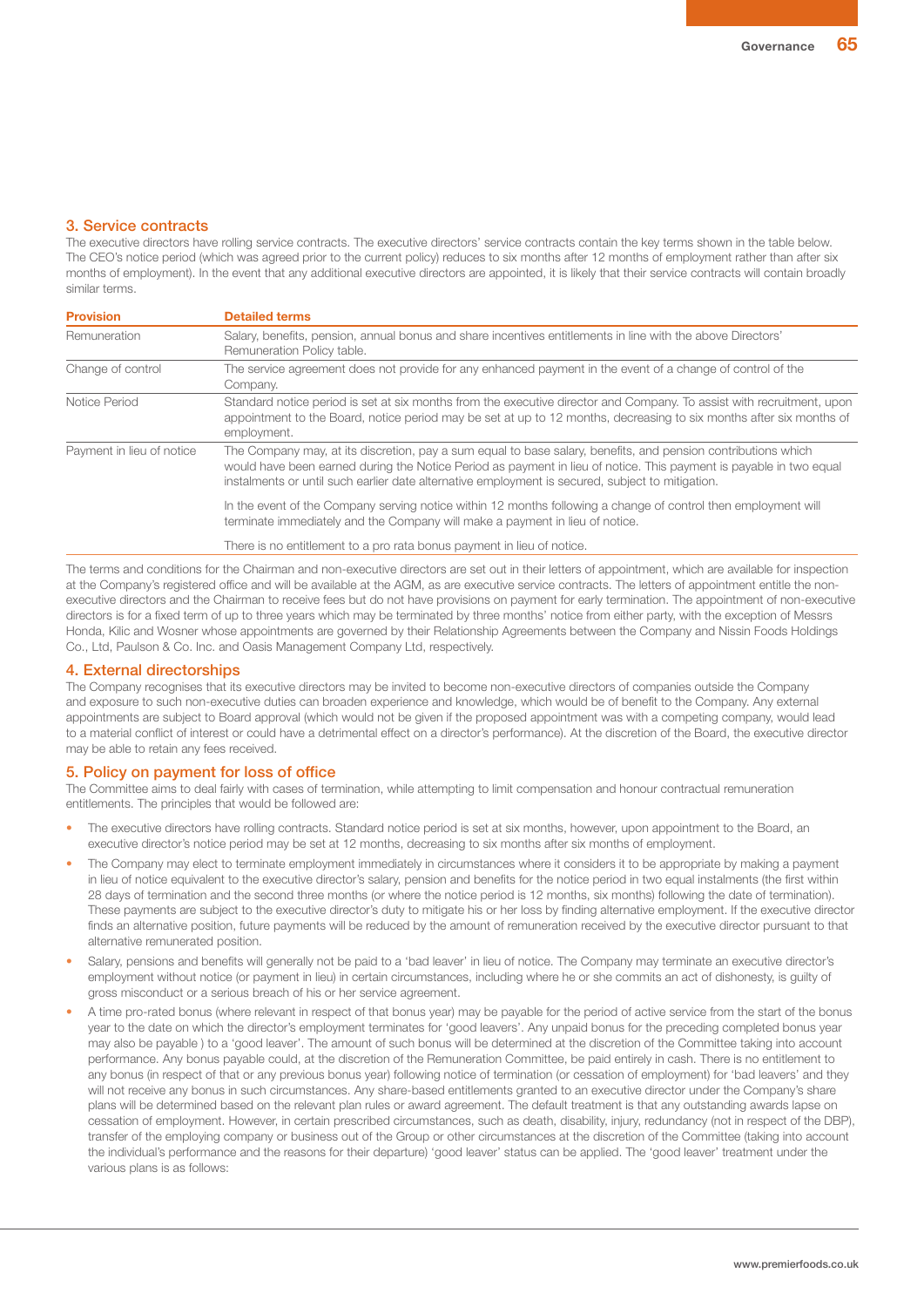- DBP and LTIP awards will vest on the normal vesting date (unless the Remuneration Committee decides that the awards should vest on the date of cessation) subject to, in the case of LTIP awards, performance conditions (measured over the original time period or a shorter period where the LTIP awards vest on cessation of employment) and are reduced pro-rata to reflect the proportion of the period from grant actually served. The Remuneration Committee has the discretion to disapply time pro-rating if it considers it appropriate to do so. However, it is envisaged that for the LTIP awards this would only be applied in exceptional circumstances. In determining whether an executive should be treated as a 'good leaver' or not, the Committee will take into account the performance of the individual and the reasons for their departure.
- The Remuneration Committee may agree that the Company will pay for the provision of outplacement support and the reasonable fees for a departing executive director to obtain independent legal advice in relation to his or her termination arrangements and nominal consideration for any agreement to introduce contractual terms protecting the Company's rights following termination.
- − Where it is necessary to discharge an existing legal obligation (or by way of damages for breach of such an obligation) or by way of settlement or compromise of any claim arising in connection with the termination of a director's office or employment the Committee may make a payment to a departing executive director.
- In the event of change of control of the Company, if the Company gives notice to terminate or the executive director is constructively dismissed, his or her employment shall terminate immediately and he or she will be entitled to a payment in lieu of notice equivalent to the executive director's salary, pension and benefits for his or her notice period. Any share-based entitlements will be dealt with in accordance with the rules of the relevant schemes.

#### 6. Recruitment policy

On the recruitment of an executive director the Committee will aim to align the executive's remuneration package with the approved Directors' Remuneration Policy. In arriving at a remuneration package, the Committee will take into account the skills and experience of the individual and the market rate for a candidate. The details of the recruitment policy are set out below:

| <b>Reward element</b> | <b>Detailed terms</b>                                                                                                                                                                                                                                                                                                                                                                                                                                                                   |
|-----------------------|-----------------------------------------------------------------------------------------------------------------------------------------------------------------------------------------------------------------------------------------------------------------------------------------------------------------------------------------------------------------------------------------------------------------------------------------------------------------------------------------|
| Base salary           | In line with the above Directors' Remuneration Policy table. However, includes discretion to pay lower base salary with<br>incremental increases as new appointee becomes established in the role.                                                                                                                                                                                                                                                                                      |
| Pension and benefits  | In line with the above Directors' Remuneration Policy table.                                                                                                                                                                                                                                                                                                                                                                                                                            |
| Performance based pay | Executive directors are entitled to participate in the Company's Annual Bonus, DBP and Long-Term Incentive Plans in<br>line with the above Directors' Remuneration Policy table. The maximum variable pay for the CEO will be 275% of the<br>base salary and 250% of base salary for the CFO and other directors. In its discretion, the Committee may set different<br>performance measures to apply to awards made in the year of appointment if it considers that to be appropriate. |
| Notice Period         | To assist with recruitment, upon appointment to the Board, an executive director's notice period may be set at up to 12<br>months, decreasing to the standard notice period of six months after six months of employment.                                                                                                                                                                                                                                                               |
| Buy outs              | In order to facilitate external recruitment of executive directors, it may be necessary for the Committee to consider buying<br>out existing incentive awards which would be forfeited on the individual leaving their current employment. The Committee<br>would seek, where possible, to provide a buy-out structure which was consistent with the forfeited awards in terms of<br>quantum, vesting period and performance conditions.                                                |
|                       | The buy-out award may necessitate the use of the flexibility in the Listing Rules to make such awards outside the<br>existing LTIP.                                                                                                                                                                                                                                                                                                                                                     |

Notes:

1. Should an executive appointment be made for an internal candidate, such an individual would be allowed to retain any and all provisions of their current remuneration package.

2. The Committee has discretion to authorise the payment of reasonable relocation costs (and tax thereon) which may be necessary to secure the appointment of an executive director.